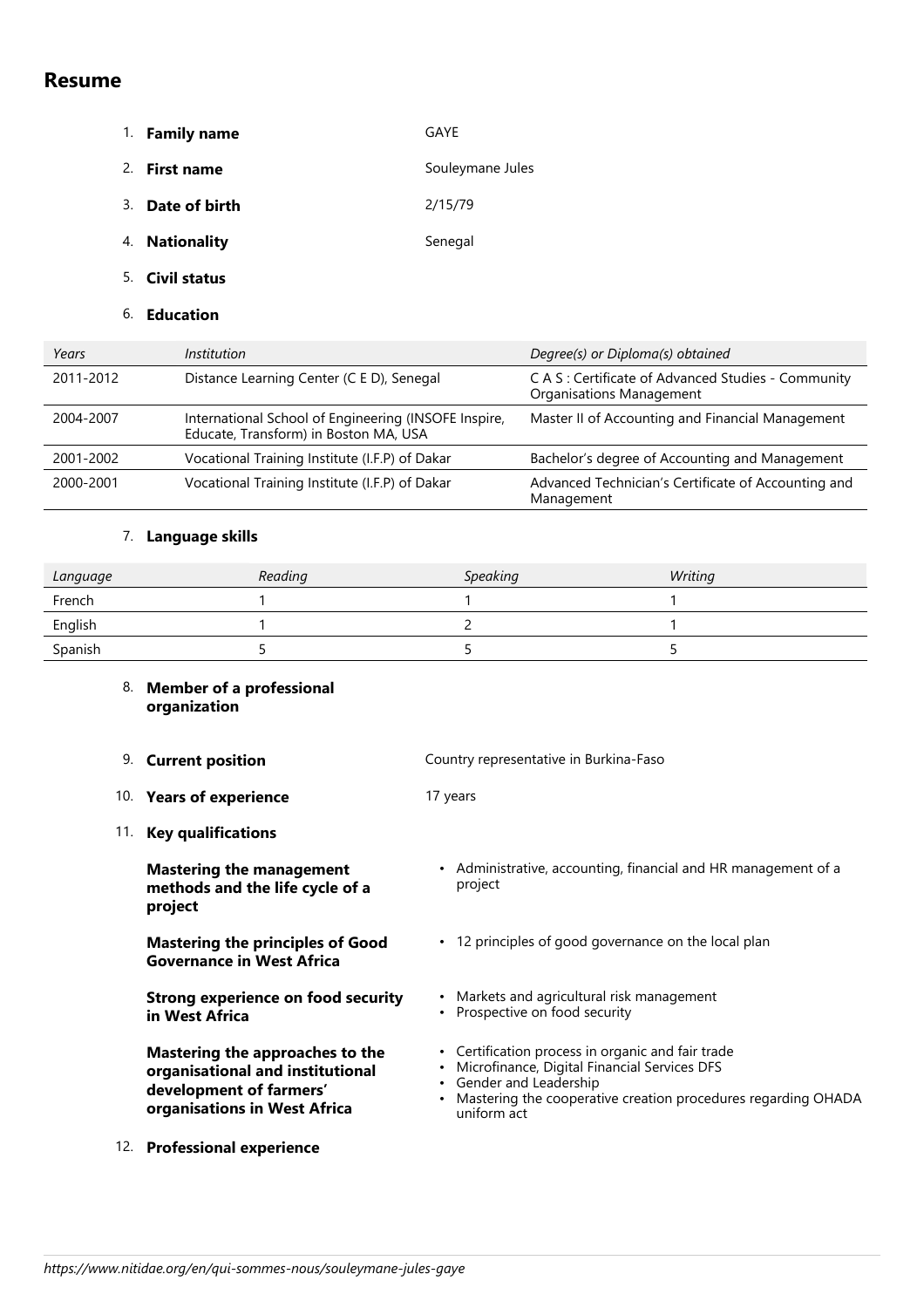| Dates                                         | Location                                                 | Company                                       | Position                                                                                                                    | Description                                                                                                                                                                                                                                                                                                                                                                                                                                                                            |
|-----------------------------------------------|----------------------------------------------------------|-----------------------------------------------|-----------------------------------------------------------------------------------------------------------------------------|----------------------------------------------------------------------------------------------------------------------------------------------------------------------------------------------------------------------------------------------------------------------------------------------------------------------------------------------------------------------------------------------------------------------------------------------------------------------------------------|
| Since October<br>2016                         | Burkina Faso<br>(Ouagadougou)                            | <b>NITIDÆ</b><br>(ex-RONGEAD)                 | Country<br>representative<br>in Burkina Faso                                                                                | • Representation<br>Administrative management<br>Financial and HR management<br>$\bullet$<br><b>Project Coordination</b>                                                                                                                                                                                                                                                                                                                                                               |
| Since July 2017                               | Burkina Faso                                             | NITIDÆ<br>(ex-RONGEAD)                        | Project Manger<br>of PAFAO<br>Project                                                                                       | Budget: 72,000 EUR (CFSI)<br>Main Goal: Contribute to food security by adopting sustainable<br>practices in Burkina Faso                                                                                                                                                                                                                                                                                                                                                               |
| Since July 2017                               | Burkina Faso                                             | <b>NITIDÆ</b><br>(ex-RONGEAD)                 | National<br>Coordinator of<br><b>RESIST Project</b>                                                                         | Budget: 1,9 million EUR (PPP)<br>Main Goal: Promoting value chains for sustainable territorial<br>development                                                                                                                                                                                                                                                                                                                                                                          |
| Since December<br>2016                        | Burkina Faso                                             | <b>NITIDÆ</b><br>(ex-RONGEAD)                 | National<br>Coordinator of<br>the SESAME<br>Project                                                                         | Budget: \$788,000 (USDA / LWR)<br>Main Goal : Facilitate the integration of standards, qualities and<br>international requirements into the marketing strategies of<br>exporting sesame in Burkina Faso                                                                                                                                                                                                                                                                                |
| Since December<br>2016                        | Burkina Faso                                             | <b>NITIDÆ</b><br>(ex-RONGEAD)                 | Technical<br>Assistant of the<br>JAFOWA Project                                                                             | Budget: £100,000 (NEF)<br>Main Goal : Identify and promote employment opportunities<br>for the young people and women in rural areas and facilitate<br>their access to decision-making bodies                                                                                                                                                                                                                                                                                          |
| Since December<br>2016                        | Burkina Faso<br>(Orodara,<br>Kénédougou<br>municipality) | <b>NITIDÆ</b><br>(ex-RONGEAD)                 | Technical<br>Assistant of the<br>Kénébio Project                                                                            | Budget: £120,000 (AVSF)<br>Main Goal : Integrate the socio-economic needs of the young<br>people and women living in the municipality in their natural<br>resources management                                                                                                                                                                                                                                                                                                         |
| Since May 2016                                | Burkina Faso<br>(Ouagadougou)                            | <b>NITIDÆ</b><br>(ex-RONGEAD)                 | Coordinator of<br>the Bio-Label<br>Project in<br>Burkina Faso                                                               | Budget: £183,700 (ARAA/CEDEAO/AFD)<br>Main Goal: Contribute to a change in Burkina's food security<br>$\bullet$<br>policies that favor sustainable rural development focusing on<br>the local resources                                                                                                                                                                                                                                                                                |
| From February<br>2016 to<br>September 2016    | Burkina Faso<br>(Diapaga - East<br>region)               | RONGEAD                                       | Regional<br>Analyst of the<br>N'Kalo                                                                                        | • Collect market data from the various markets in the Eastern<br>Region<br>Regular monitoring of money transfers via the system                                                                                                                                                                                                                                                                                                                                                        |
| From February<br>2015 to<br>September 2016    | Burkina Faso<br>(Diapaga - East<br>region)               | RONGEAD                                       | Field<br>Coordinator of<br>the<br>Gourmantour<br>Project                                                                    | Budget : €650,000 (UE)<br>Main Goal : Promote eco-tourism as a catalyst for a local<br>economy that is respectful to the environment on the<br>peripheries of Protected Areas                                                                                                                                                                                                                                                                                                          |
| From December<br>2012 to October<br>2014      | Senegal (Dakar)                                          | Kassoumai<br>association &<br>Caritas Senegal | National<br>Coordinator of<br>the P2D (Project<br>for a<br>Sustainable<br>Development)                                      | Proposing to the Steering Committee for approval, an annual<br>activity plan that is feasible and suitable for the promotion of<br>renewable energies, their ownership and their use by the<br>populations (MDG.7)<br>Establishing food self-sufficiency programs with the aim of<br>$\bullet$<br>eradicating poverty (MDG 1)<br>Responsible for overseeing all P2D field actions and serving as<br>an interface between local authorities, the population and the<br>P <sub>2</sub> D |
| From April 2010<br>to March 2013              | Senegal (Dakar)                                          | Economic and<br>Social Council                | Technical<br>Advisor of the<br>President                                                                                    | Contribute to the strengthening of the government policy on<br>youth, employment, sport, tourism and sustainable<br>development especially the environment<br>Follow on behalf of the ESC President, the implementation of<br>$\bullet$<br>the Global Jobs Pact as well as the Sector Letter of the National<br>Policy for the Protection of the Environment                                                                                                                           |
| From December<br>2007 to<br>November 2009     | Senegal (Dakar)                                          | USAID - Senegal                               | Organisational<br>and Institutional<br>Development<br>Consultant for<br>Community-bas<br>ed<br>Development<br>Organisations | Planning and implementing institutional support actions to<br>basic socio-professional organisations, the support and<br>technical supervision of producers' organisations in targeted<br>areas<br>Designing and implementing capacity building programs<br>intended to the organisations leaders for a better governance                                                                                                                                                              |
| From<br>September<br>2005 to<br>February 2006 | USA (Norwood,<br>Boston, MA)                             | Best Buy group                                | <b>Business</b><br>Manager                                                                                                  | Monitoring client portfolio<br>Tracking bank accounts movements                                                                                                                                                                                                                                                                                                                                                                                                                        |

15. **Computer sciences skills** Word, Excel, Power point, Sari Compta software, SAGA

# **Other relevant information**